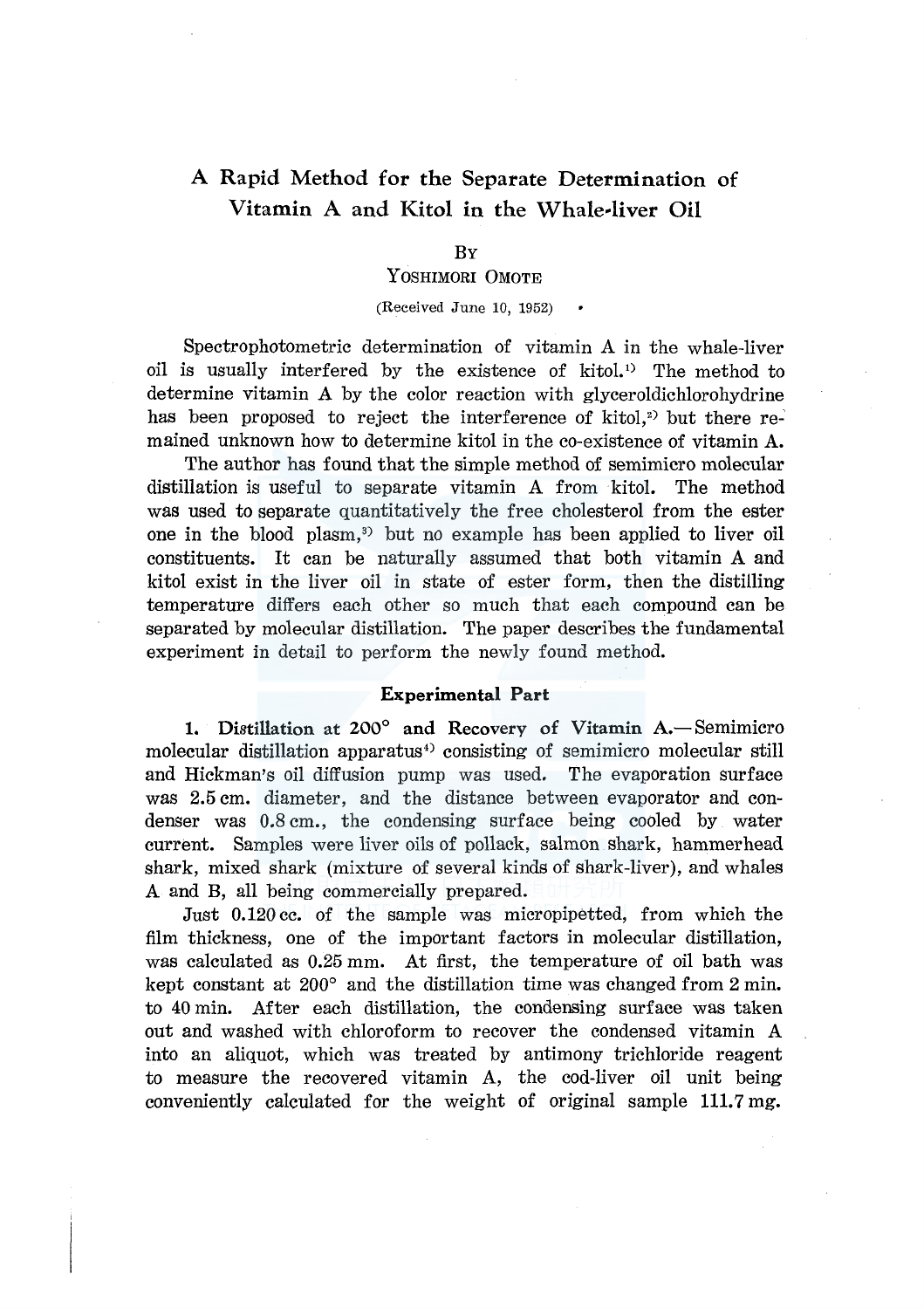#### 48 Y. 0MOTE

(calculated from mean specific gravity multiplied by 0.120) (Table 1).

| Distillation<br>time<br>min. | Liver oil of : |                 |                 |                     |         |         |  |  |
|------------------------------|----------------|-----------------|-----------------|---------------------|---------|---------|--|--|
|                              | Pollack        | Salmon<br>shark | Shark,<br>mixed | Hammerhead<br>shark | Whale A | Whale B |  |  |
| $\mathbf{2}$                 | 4.04           |                 |                 | 23.0                | 99.0    |         |  |  |
| 5                            | 6.10           | 9.0             | 6.30            | 33.7                | 140     | 80.0    |  |  |
| 12 <sup>12</sup>             | 7.10           | 11.0            | 8.10            | 42.7                | 191     | 105     |  |  |
| 22                           | 7.10           | 11.0            | 8.13            | 44.2                | 215     | 130     |  |  |
| 40                           |                |                 |                 | 45.2                | 240     |         |  |  |
| Original                     | 7.25           | 11.2            | 9.04            | 45.7                | 206     | 108     |  |  |
| Ratio*                       | 100            | 100             | 100             | 104                 | 113     | 124     |  |  |

Table 1. Recovery of Vitamin A in Distillation at 200° (C.L.O.U.)

\* Ratio  $\equiv$  R 200° (22/12): that is, % of recovered vitamin A after 22 min. for that after 12 min.

Color reaction of the original liver oil of mixed shark, hammerhead shark and whale considerably differed from the standard color, so that the ratio of recovered vitamin A after 22 min. for that after 12 min. expressed in percentage was tentatively introduced, which divided liver oils into two groups. To one group with the ratio of 100% belonged the liver oil of pollack, salmon shark, and mixed shark, and to the other group with the ratio more than 100% belonged the liver oil of hammerhead shark, mixed shark, and whale, the former containing vitamin A ester, while the latter containing kitol ester in addition to vitamin A ester. Also Table 1 shows that about 15 minutes' heating is necessary to recover vitamin A completely by molecular distillation at 200°.

2. Distillation for 15 minutes and Recovery of Vitamin A.-Secondly, the distilling time was kept constant for 15 min. and the temperature was changed from 150° to 250° (Table 2).

In order to discriminate the liver oil containing kitol from that free from kitol the ratio of the recovered vitamin A at 230° for that at 200° during distillation for 15 min., expressed in percentage, was introduced. The ratio in case of the whale-liver oil is about  $130\%$ , while those of pollack and salmon shark-liver oils are about  $100\%$ . The difference 30% is attributed to that the former contains much amount of kitol. Moreover, the color test of the residual oil was found to be useful to check the presence of kitol, blue color representing vitamin A, and red color representing kitol. The recovery of vitamin A at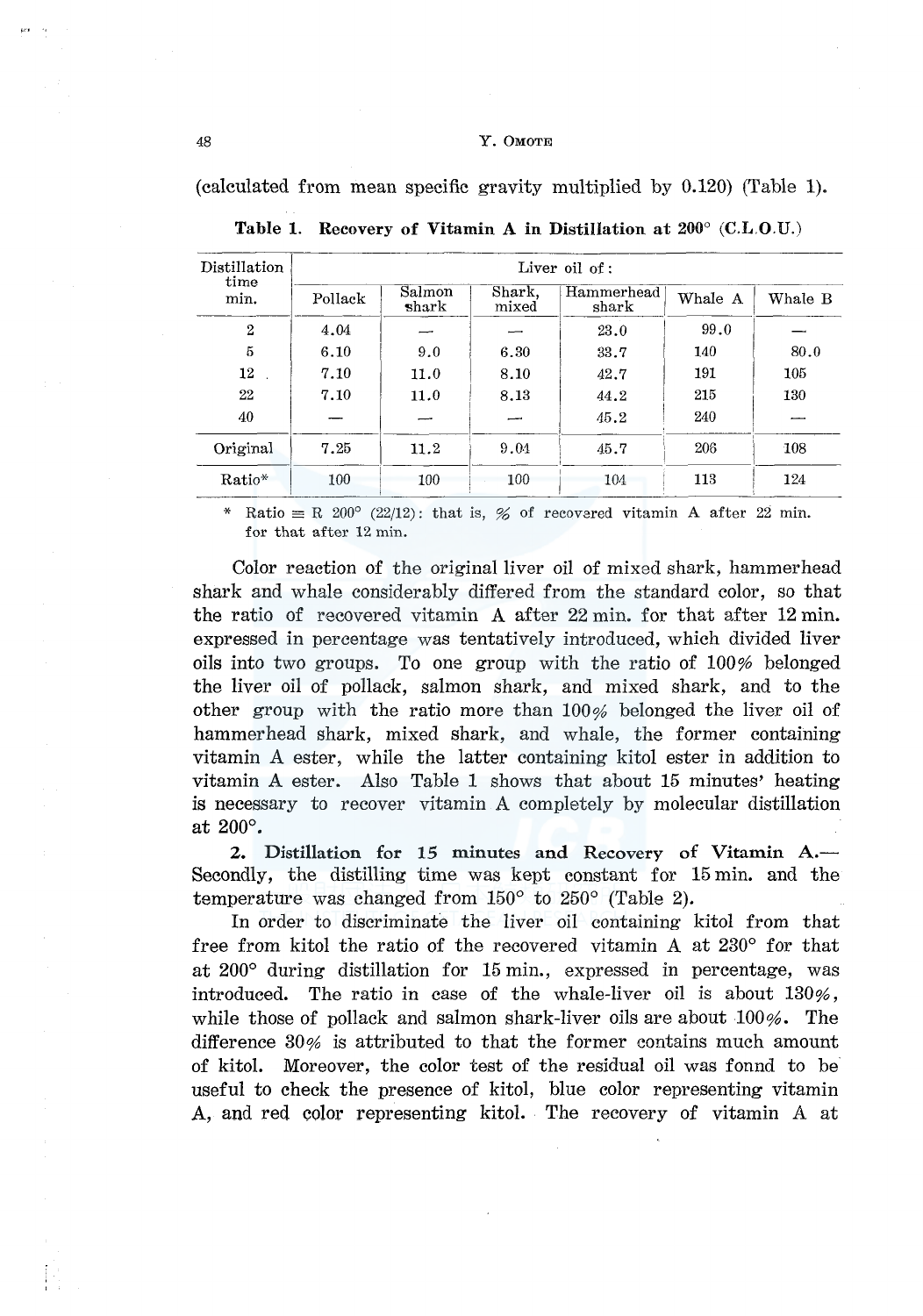Table 2. Recovery of Vitamin A in Distillation for 15 min. (C.L.O.U.)

| Distillation<br>temperature<br>$\circ$ C | Liver oil of: |                 |                 |                     |         |         |  |
|------------------------------------------|---------------|-----------------|-----------------|---------------------|---------|---------|--|
|                                          | Pollack       | Salmon<br>shark | Shark,<br>mixed | Hammerhead<br>shark | Whale A | Whale B |  |
| 150                                      |               |                 | 1.27            |                     | 55.1    |         |  |
| 180                                      |               | 8.0             | 4.71            | 28.3                | 141     | 84.6    |  |
| 200                                      | 7.30          | 11.2            | 8.14            | 44.8                | 206     | 114     |  |
| 230                                      | 7.21          | 11.4            | 9.67            | 53.3                | 269     | 147     |  |
| 250                                      |               |                 | 9.19            | 53.9                | 240     | 157     |  |

| Color reaction of the residue with antimony trichloride reagent |           |           |                                    |          |               |                             |  |  |
|-----------------------------------------------------------------|-----------|-----------|------------------------------------|----------|---------------|-----------------------------|--|--|
| 150                                                             |           |           | blue                               |          | bluish violet |                             |  |  |
| 180                                                             |           | blue      | blue                               | blue     |               | bluish violet bluish violet |  |  |
| 200                                                             | pale blue | violet    | pale bluish pale reddish<br>violet | red      | red           | red                         |  |  |
| 230                                                             | colorless | colorless | pale red                           | pale red | red           | red                         |  |  |
| 250                                                             |           |           | pale red                           | pale red | blue          | blue                        |  |  |
| Ratio*                                                          | 99        | 102       | 119                                | 119      | 131           | 129                         |  |  |

\* Ratio  $\equiv$  R 15 min. (230/200): that is, % of recovered vitamin A at 230° for that at 200°.

250° of whale-liver oil was less than that at 230° because a portion of the condensed vitamin A oil dropped to the residue, which was clearly proved by that the color test of the residual oil was blue.

3. Change of Absorption Spectrum during Distillation.- In the separation method before mentioned the distilled vitamin A was stable at condensing surface cooled with water, but the stability of remaining kitol was unknown. It was proved by absorption spectrum that kitol

| Wave<br>length,<br>$m\mu$ | Original<br>liver oil |            | Distillation, 200°, 15 min. |       | Distillation, 250°, 15 min. |         |       |
|---------------------------|-----------------------|------------|-----------------------------|-------|-----------------------------|---------|-------|
|                           |                       | Distillate | Residue                     | Total | Distillate                  | Residue | Total |
| 310                       | 53.2                  | 30.4       | 25.40                       | 55.8  | 46.6                        | 12.80   | 59.4  |
| 320                       | 52.4                  | 34.5       | 19.02                       | 53.5  | 53.1                        | 9.14    | 62.2  |
| 325                       | 50.8                  | 35.85      | 15.55                       | 51.4  | 55.0                        | 7.05    | 62.1  |
| 328                       | 49.0                  | 35.85      | 13.85                       | 49.7  | 54.9                        | 6.10    | 61.0  |
| 330                       | 47.5                  | 35.25      | 12.75                       | 48.0  | 54.1                        | 5.52    | 59.6  |
| 334                       | 43.5                  | 32.9       | 10.65                       | 43.6  | 50.5                        | 4.44    | 54.9  |
| 340                       | 35.85                 | 28.65      | 7.38                        | 36.0  | 43.6                        | 2.74    | 46.3  |
| 350                       | 22.9                  | 19.52      | 3.96                        | 23.5  | 29.45                       | 1.14    | 30.6  |

Table 3. Extinction Coefficient of the Whale-liver Oil before and after Distillation, E (1%, lcm.)